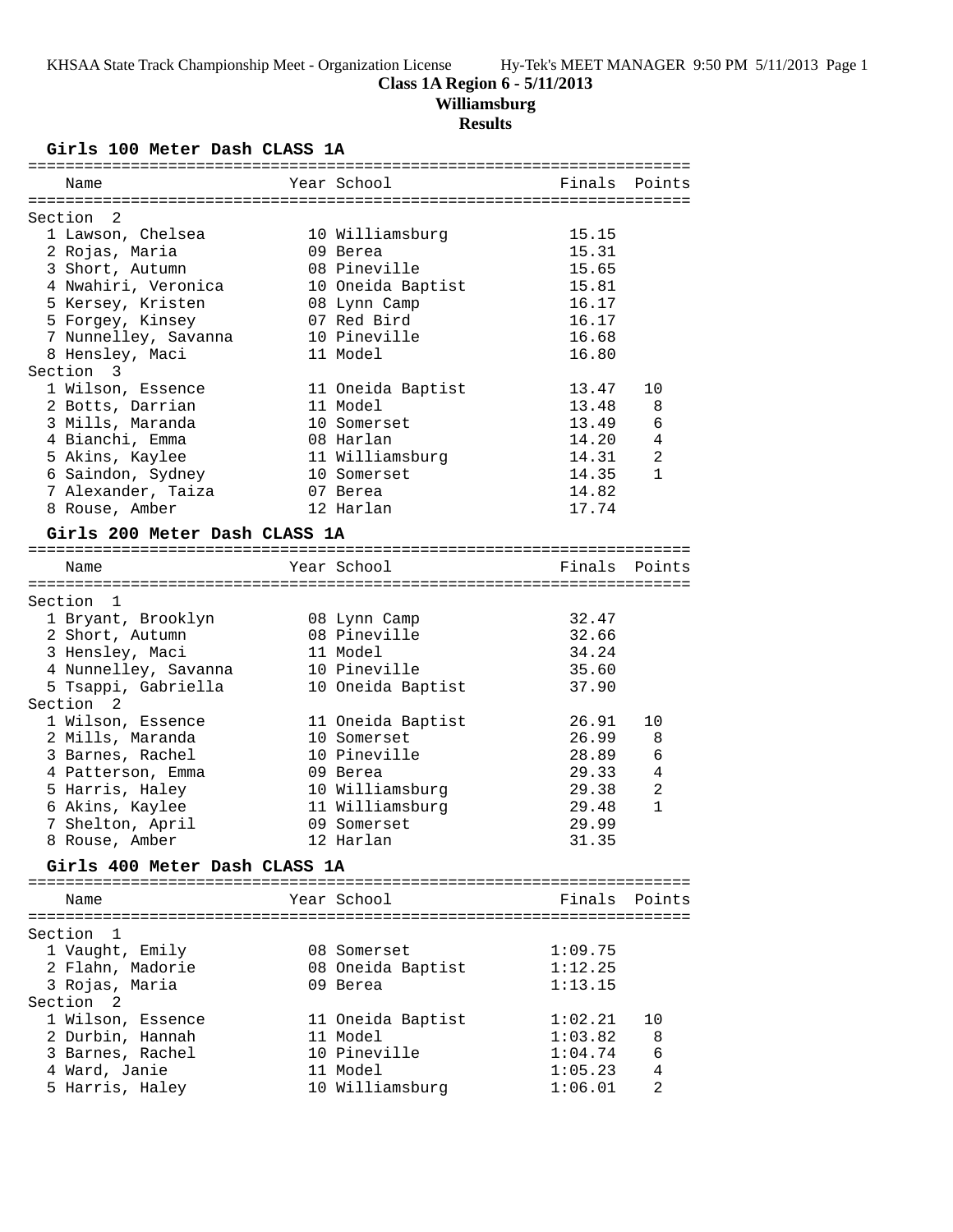**Class 1A Region 6 - 5/11/2013**

**Williamsburg**

## **Results**

| Girls 400 Meter Dash CLASS 1A    |  |                   |                     |              |  |
|----------------------------------|--|-------------------|---------------------|--------------|--|
| 6 Mack, Makayla                  |  | 08 Williamsburg   | 1:08.28             | 1            |  |
| 7 Ulrich, katie                  |  | 07 Somerset       | 1:12.62             |              |  |
| Girls 800 Meter Run CLASS 1A     |  |                   |                     |              |  |
|                                  |  |                   |                     |              |  |
| Name                             |  | Year School       | Finals              | Points       |  |
|                                  |  |                   |                     |              |  |
| Section<br>1                     |  |                   |                     |              |  |
| 1 Nnoromele, Hannah              |  | 12 Model          | 2:18.94             | 10           |  |
| 2 Durbin, Hannah                 |  | 11 Model          | 2:35.22             | 8            |  |
| 3 Rosenbarker, Bailey            |  | 10 Berea          | 2:45.34             | 6            |  |
| 4 Brummett, Allie                |  | 09 Somerset       | 2:49.26             | 4            |  |
| 5 Rader, Kaycee                  |  | 10 Somerset       | 2:51.95             | 2            |  |
| 6 Wilson, Heather                |  | 11 Lynn Camp      | 2:52.85             | $\mathbf{1}$ |  |
| 7 Berberich, Sarah               |  | 09 Oneida Baptist | 3:07.11             |              |  |
| 8 Combs, Sarah                   |  | 07 Pineville      | 3:08.45             |              |  |
| 9 McCorkle, Riley                |  | 09 Pineville      | 3:10.08             |              |  |
| 10 Jarboe, Bailee                |  | 12 Williamsburg   | 3:14.75             |              |  |
| 11 Ash, Audrey                   |  | 12 Williamsburg   | 3:21.82             |              |  |
| Girls 1600 Meter Run CLASS 1A    |  |                   |                     |              |  |
|                                  |  |                   |                     |              |  |
| Name                             |  | Year School       | Finals              | Points       |  |
|                                  |  |                   |                     |              |  |
| 1 Nnoromele, Hannah              |  | 12 Model          | 5:30.16             | 10           |  |
| 2 Ward, Janie                    |  | 11 Model          | 5:52.11             | 8            |  |
| 3 Rosenbarker, Bailey            |  | 10 Berea          | 5:59.10             | 6            |  |
| 4 Rader, Kaycee                  |  | 10 Somerset       | 6:07.62             | 4            |  |
| 5 Brummett, Allie                |  | 09 Somerset       | 6:13.70             | 2            |  |
| 6 Wilson, Heather                |  | 11 Lynn Camp      | 6:16.66             | 1            |  |
| 7 Combs, Sarah                   |  | 07 Pineville      | 6:45.25             |              |  |
| 8 Berberich, Sarah               |  | 09 Oneida Baptist | 6:51.36             |              |  |
| 9 McCorkle, Riley                |  | 09 Pineville      | 7:30.94             |              |  |
| 10 Reynolds, Hannah              |  | 11 Williamsburg   | 8:16.53             |              |  |
| Girls 3200 Meter Run CLASS 1A    |  |                   |                     |              |  |
|                                  |  |                   |                     |              |  |
| Name                             |  | Year School       | Finals              | Points       |  |
|                                  |  |                   | =================== |              |  |
| 1 Ward, Janie                    |  | 11 Model          | 13:33.46            | 10           |  |
| 2 Nnoromele, Hannah              |  | 12 Model          | 15:10.23            | 8            |  |
| 3 Rader, Kaycee                  |  | 10 Somerset       | 15:19.47            | 6            |  |
| 4 Berberich, Sarah               |  | 09 Oneida Baptist | 16:00.96            | 4            |  |
| 5 Muse, Tristan                  |  | 09 Somerset       | 18:02.22            | 2            |  |
| 6 Reynolds, Hannah               |  | 11 Williamsburg   | 19:03.14            | 1            |  |
| Girls 100 Meter Hurdles CLASS 1A |  |                   |                     |              |  |
|                                  |  |                   |                     | -------      |  |
| Name                             |  | Year School       | Finals              | Points       |  |
|                                  |  |                   |                     |              |  |
| 1 Cole, Reagan                   |  | 09 Model          | 17.61               | 10           |  |
| 2 Croley, Natalie                |  | 11 Williamsburg   | 17.83               | 8            |  |
| 3 Welsing, Melanie               |  | 07 Model          | 18.00               | 6            |  |
| 4 Saindon, Sydney                |  | 10 Somerset       | 19.61               | 4            |  |
| 5 Jarboe, Bailee                 |  | 12 Williamsburg   | 20.77               | 2            |  |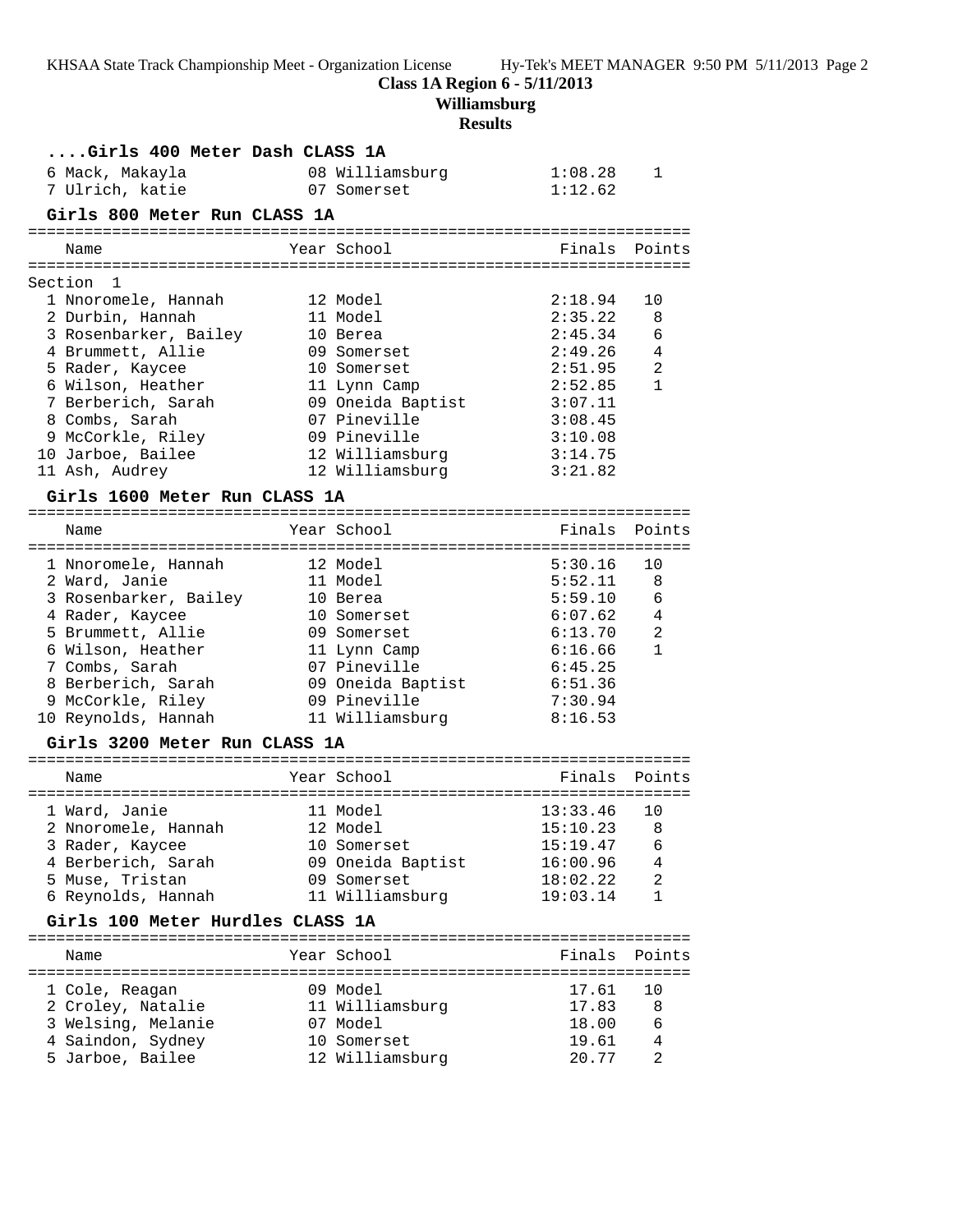**Class 1A Region 6 - 5/11/2013**

**Williamsburg**

## **Results**

| Girls 100 Meter Hurdles CLASS 1A            |                    |    |                                                 |              |
|---------------------------------------------|--------------------|----|-------------------------------------------------|--------------|
| 6 Correa, Stephanie                         | 07 Berea           |    | 21.51                                           | 1            |
| Girls 300 Meter Hurdles CLASS 1A            |                    |    |                                                 |              |
| Name                                        | Year School        |    | Finals                                          | Points       |
| 1 Perkins, Sarah                            | 12 Williamsburg    |    | 50.23                                           | 10           |
| 2 Cole, Reagan                              | 09 Model           |    | 51.01                                           | 8            |
| 3 Saindon, Sydney                           | 10 Somerset        |    | 55.47                                           | 6            |
| 4 Croley, Natalie                           | 11 Williamsburg    |    | 56.40                                           | 4            |
| 5 Rader, Kaycee                             | 10 Somerset        |    | 56.98                                           | 2            |
| 6 Pace, Laura                               | 10 Harlan          |    | 1:00.16                                         | $\mathbf{1}$ |
| 7 Correa, Stephanie                         | 07 Berea           |    | 1:03.91                                         |              |
| Girls 4x100 Meter Relay CLASS 1A            |                    |    |                                                 |              |
| School                                      |                    |    | Finals                                          | Points       |
|                                             |                    |    |                                                 |              |
| 1 Berea                                     |                    |    | 56.86                                           | 10           |
| 1) Alexander, Taiza 07                      |                    |    | 2) Hogg, Claire 09                              |              |
| 3) Patterson, Emma 09                       |                    |    | 4) Haycraft, Hannah 12                          |              |
| 2 Somerset                                  |                    |    | 56.88                                           | 8            |
| 1) Vaught, Emily 08                         |                    |    | 2) Ulrich, katie 07                             |              |
| 3) Saindon, Sydney 10                       |                    |    | 4) Shelton, April 09                            |              |
| 3 Williamsburg                              |                    |    | 57.62                                           | 6            |
| 1) Lawson, Chelsea 10                       |                    |    | 2) Jarboe, Kailee 12                            |              |
| 3) Croley, Natalie 11                       |                    |    | 4) Perkins, Sarah 12                            |              |
| 4 Red Bird                                  |                    |    | 1:01.49                                         | 4            |
| 1) Barrett, Kasey 12                        |                    |    | 2) Berry, Kaitlin 10                            |              |
| 3) Slusher, Jani 12                         |                    |    | 4) Smith, Allison 09                            |              |
| 5 Oneida Baptist<br>1) Nwahiri, Veronica 10 |                    |    | 1:05.07                                         | 2            |
| 3) Nakamoto, Kurumi 10                      |                    |    | 2) Tsappi, Gabriella 10<br>4) Flahn, Madorie 08 |              |
|                                             |                    |    |                                                 |              |
| Girls 4x200 Meter Relay CLASS 1A            |                    |    |                                                 |              |
| School                                      | ================== |    | Finals<br>:===========                          | Points       |
| 1 Williamsburg                              |                    |    | 1:56.22                                         | 10           |
| 1) Perkins, Sarah 12                        |                    |    | 2) Mack, Makayla 08                             |              |
| 3) Akins, Kaylee 11                         |                    |    | 4) Harris, Haley 10                             |              |
| 2 Berea                                     |                    |    | 1:57.41                                         | 8            |
| 1) Alexander, Taiza 07                      |                    |    | 2) Hogg, Claire 09                              |              |
| 3) Haycraft, Hannah 12                      |                    |    | 4) Patterson, Emma 09                           |              |
| 3 Somerset                                  |                    |    | 2:00.48                                         | 6            |
| 1) McGinnis, Ariel 10                       |                    |    | 2) Shelton, April 09                            |              |
| 3) Ulrich, katie 07                         |                    |    | 4) Vaught, Emily 08                             |              |
| 4 Oneida Baptist                            |                    |    | 2:19.55                                         | 4            |
| 1) Tsappi, Gabriella 10                     |                    | 2) | Ibe, Chinonso 08                                |              |
| 3) Nakamoto, Kurumi 10                      |                    |    | 4) Nwahiri, Veronica 10                         |              |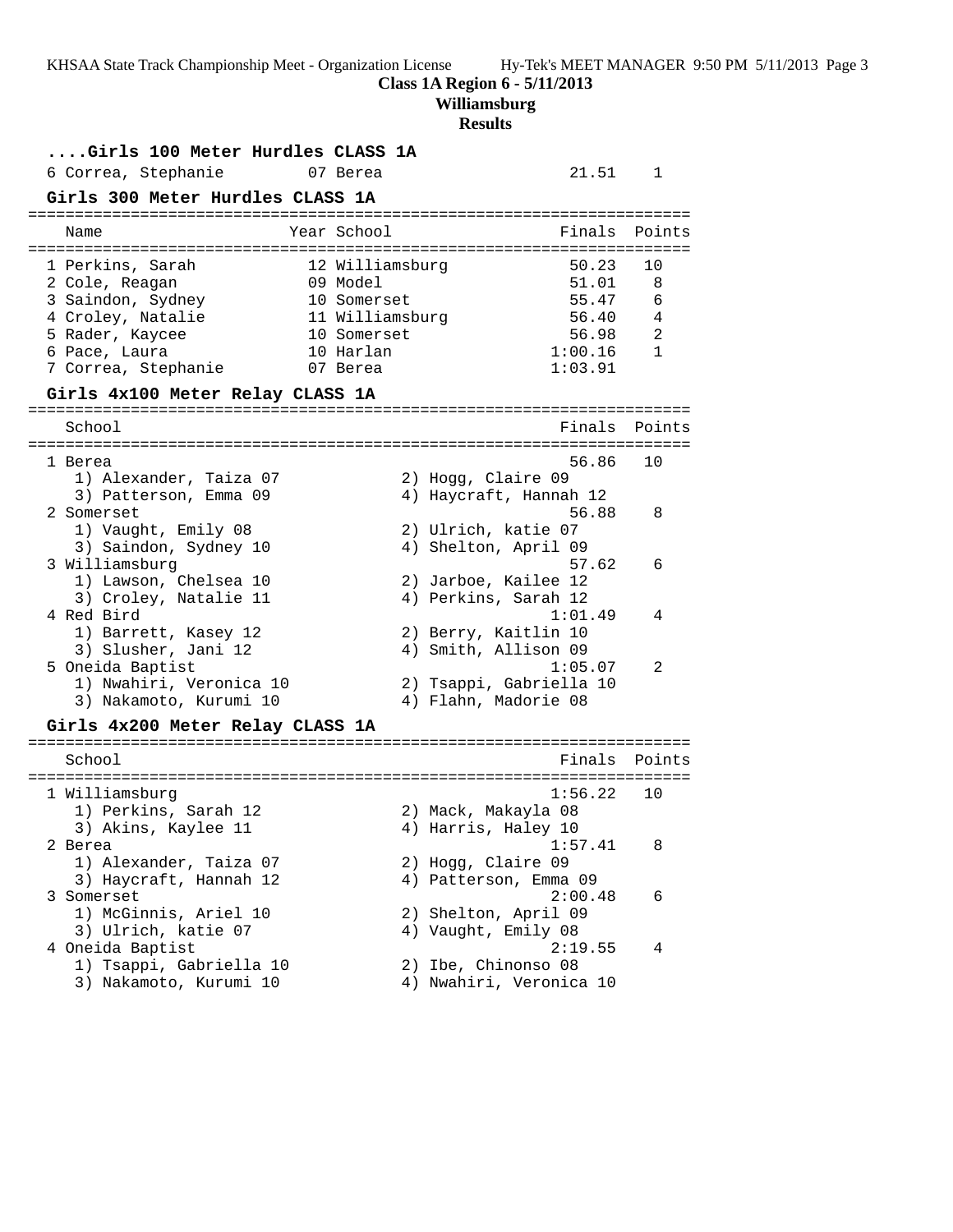#### **Class 1A Region 6 - 5/11/2013**

### **Williamsburg**

## **Results**

### **Girls 4x400 Meter Relay CLASS 1A**

| School                              |                   | Finals                             | Points         |
|-------------------------------------|-------------------|------------------------------------|----------------|
|                                     |                   |                                    |                |
| 1 Model                             |                   | 4:22.17                            | 10             |
| 1) Cole, Reagan 09                  |                   | 2) Durbin, Hannah 11               |                |
| 3) Ward, Janie 11<br>2 Williamsburg |                   | 4) Nnoromele, Hannah 12<br>4:32.44 | 8              |
| 1) Perkins, Sarah 12                |                   | 2) Akins, Kaylee 11                |                |
| 3) Harris, Haley 10                 |                   | 4) Mack, Makayla 08                |                |
| 3 Somerset                          |                   | 4:39.27                            | 6              |
| 1) Shelton, April 09                |                   | 2) Vaught, Emily 08                |                |
| 3) Ulrich, katie 07                 |                   | 4) Brummett, Allie 09              |                |
| 4 Berea                             |                   | 5:00.81                            | 4              |
| 1) Hogg, Claire 09                  |                   | 2) Patterson, Emma 09              |                |
| 3) Rojas, Maria 09                  |                   | 4) Rosenbarker, Bailey 10          |                |
| Girls 4x800 Meter Relay CLASS 1A    |                   |                                    |                |
| School                              |                   | Finals                             | Points         |
|                                     |                   |                                    |                |
| 1 Somerset                          |                   | 12:25.01                           | 10             |
| 1) Brummett, Allie 09               |                   | 2) Heuer, Sam 10                   |                |
| 3) Muse, Tristan 09                 |                   | 4) McGinnis, Ariel 10              |                |
| 2 Williamsburg                      |                   | 14:16.61                           | 8              |
| 1) Reynolds, Hannah 11              |                   | 2) Smith, Christa 11               |                |
| 3) Jarboe, Kailee 12                |                   | 4) Hurst, Brittney 08              |                |
| 3 Berea                             |                   | 15:06.07                           | 6              |
| 1) Hart, Ashley 08                  |                   | 2) Mecham, Shelly 07               |                |
| 3) Grigsby, Autumn 10               |                   | 4) White, Emma 09                  |                |
| Boys 100 Meter Dash CLASS 1A        |                   |                                    |                |
| Name                                | Year School       | Finals                             | Points         |
|                                     |                   |                                    |                |
| 1 Hatfield, Tommy                   | 11 Lynn Camp      | 12.51                              | 5              |
| 2 Bowman, Chase                     | 07 Williamsburg   | 13.51                              |                |
| 3 Rose, Matt                        | 11 Berea          | 13.54                              |                |
| Section 2                           |                   |                                    |                |
| 1 Chuevront, Cam                    | 11 Somerset       | 11.18                              | 10             |
| 2 Lange, Will                       | 11 Somerset       | 11.58                              | 8              |
| 3 McCorkle, Caleb                   | 11 Pineville      | 12.51                              | 5              |
| 4 Wisdom, Jordan                    | 10 Oneida Baptist | 12.76                              | $\overline{2}$ |
| 5 Rose, Austin                      | 09 Berea          | 12.81                              | 1              |
| 6 Nolen, Keanu                      | 10 Lynn Camp      | 12.82                              |                |
| 7 Siriarpapong, Joe                 | 12 Oneida Baptist | 12.93                              |                |
| 8 Shackleford, Dalton               | 09 Williamsburg   | 13.05                              |                |
| Boys 200 Meter Dash CLASS 1A        |                   |                                    |                |
| Name                                | Year School       | Finals                             | Points         |
| Section<br>1                        |                   |                                    |                |
| 1 Rose, Matt                        | 11 Berea          | 27.94                              |                |
| 2 Olowoye, Dami                     | 09 Oneida Baptist | 31.23                              |                |
| Section 2                           |                   |                                    |                |
| 1 Lange, Will                       | 11 Somerset       | 23.12                              | 10             |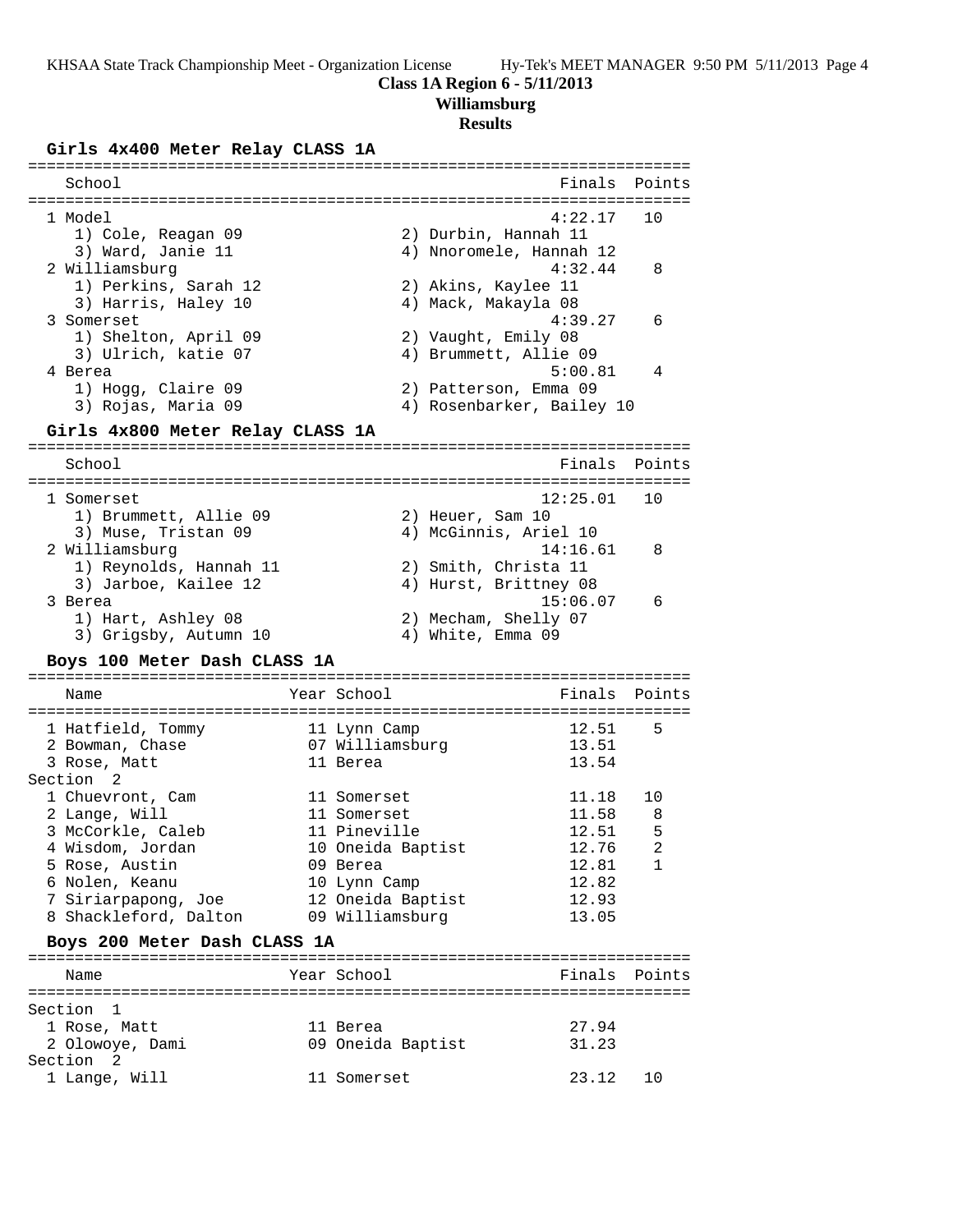**Class 1A Region 6 - 5/11/2013**

**Williamsburg**

#### **Results**

#### **....Boys 200 Meter Dash CLASS 1A**

| 2 McCorkle, Caleb   | 11 Pineville      | 25.00 | -8           |
|---------------------|-------------------|-------|--------------|
| 3 Nolen, Keanu      | 10 Lynn Camp      | 25.10 | - 6          |
| 4 Siriarpapong, Joe | 12 Oneida Baptist | 25.90 | 4            |
| 5 Rose, Austin      | 09 Berea          | 26.02 | -2           |
| 6 Hatfield, Tommy   | 11 Lynn Camp      | 26.69 | $\mathbf{1}$ |
| 7 Bowman, Chase     | 07 Williamsburg   | 27.46 |              |
| 8 Ledbetter, Dalton | 11 Pineville      | 27.86 |              |
|                     |                   |       |              |

#### **Boys 400 Meter Dash CLASS 1A**

# =======================================================================

| Name               | Year School       | Finals Points |                |
|--------------------|-------------------|---------------|----------------|
|                    |                   |               |                |
| 1 McCorkle, Caleb  | 11 Pineville      | 55.87         | 10             |
| 2 Rininger, Nathan | 11 Model          | 56.36         | -8             |
| 3 Hall, Derek      | 10 Somerset       | 57.11         | 6              |
| 4 Canella, Carlos  | 09 Somerset       | 59.38         | $\overline{4}$ |
| 5 Powers, Nick     | 10 Lynn Camp      | 1:00.86       | 2              |
| 6 Lawani, Itunu    | 11 Oneida Baptist | 1:01.54       |                |
| 7 Mecham, Joseph   | 09 Berea          | 1:01.76       |                |
| 8 Mahan, Andrew    | 08 Williamsburg   | 1:03.75       |                |

#### **Boys 800 Meter Run CLASS 1A**

| boys ove needs nun chino in |                 |               |                |
|-----------------------------|-----------------|---------------|----------------|
| Name                        | Year School     | Finals Points |                |
| Section 1                   |                 |               |                |
| 1 Faulkner, Garrett         | 10 Williamsburg | 2:08.17       | 10             |
| 2 Krause, Tristan           | 10 Somerset     | 2:09.96       | - 8            |
| 3 Henry, Nick               | 10 Somerset     | 2:14.83       | 6              |
| 4 Anderson, Addison         | 11 Williamsburg | 2:16.30       | $\overline{4}$ |
| 5 Wylie, Chris              | 11 Model        | 2:17.27       | $\mathfrak{D}$ |
| 6 Satterthwaite, Lincoln    | 11 Berea        | 2:17.52       |                |
| 7 Jones, Ben                | 10 Harlan       | 2:21.30       |                |
| 8 Aikat, Rishav             | 09 Model        | 2:21.80       |                |
| 9 Wilder, Thomas            | 09 Red Bird     | 2:24.21       |                |
| 10 Ledbetter, Isaac         | 09 Pineville    | 2:27.32       |                |
| 11 Parish, Mathew           | 10 Berea        | 2:32.57       |                |

 12 Mckenzie, Trent 08 Harlan 2:35.73 13 Wossene, Natnael 12 Oneida Baptist 2:41.15

## 14 Nichols, Jake 07 Oneida Baptist 2:54.91

### **Boys 1600 Meter Run CLASS 1A**

|  | Name                     | Year School       | Finals Points |                |
|--|--------------------------|-------------------|---------------|----------------|
|  | 1 Faulkner, Garrett      | 10 Williamsburg   | 4:56.59       | 10             |
|  | 2 Satterthwaite, Lincoln | 11 Berea          | 4:58.34       | - 8            |
|  | 3 McKinney, Raymond      | 10 Berea          | 4:59.62       | - 6            |
|  | 4 Deyasa, Firaol         | 12 Oneida Baptist | 5:07.85       | $\overline{4}$ |
|  | 5 Wylie, Chris           | 11 Model          | 5:11.55       | $\mathfrak{D}$ |
|  | 6 Aikat, Rishav          | 09 Model          | 5:14.70       |                |
|  | 7 Jones, Ben             | 10 Harlan         | 5:21.86       |                |
|  | 8 Miller, Mason          | 08 Harlan         | 5:28.00       |                |
|  | 9 Ledbetter, Isaac       | 09 Pineville      | 5:38.17       |                |
|  | 10 Haus, Ryan            | 09 Williamsburg   | 6:03.15       |                |
|  |                          |                   |               |                |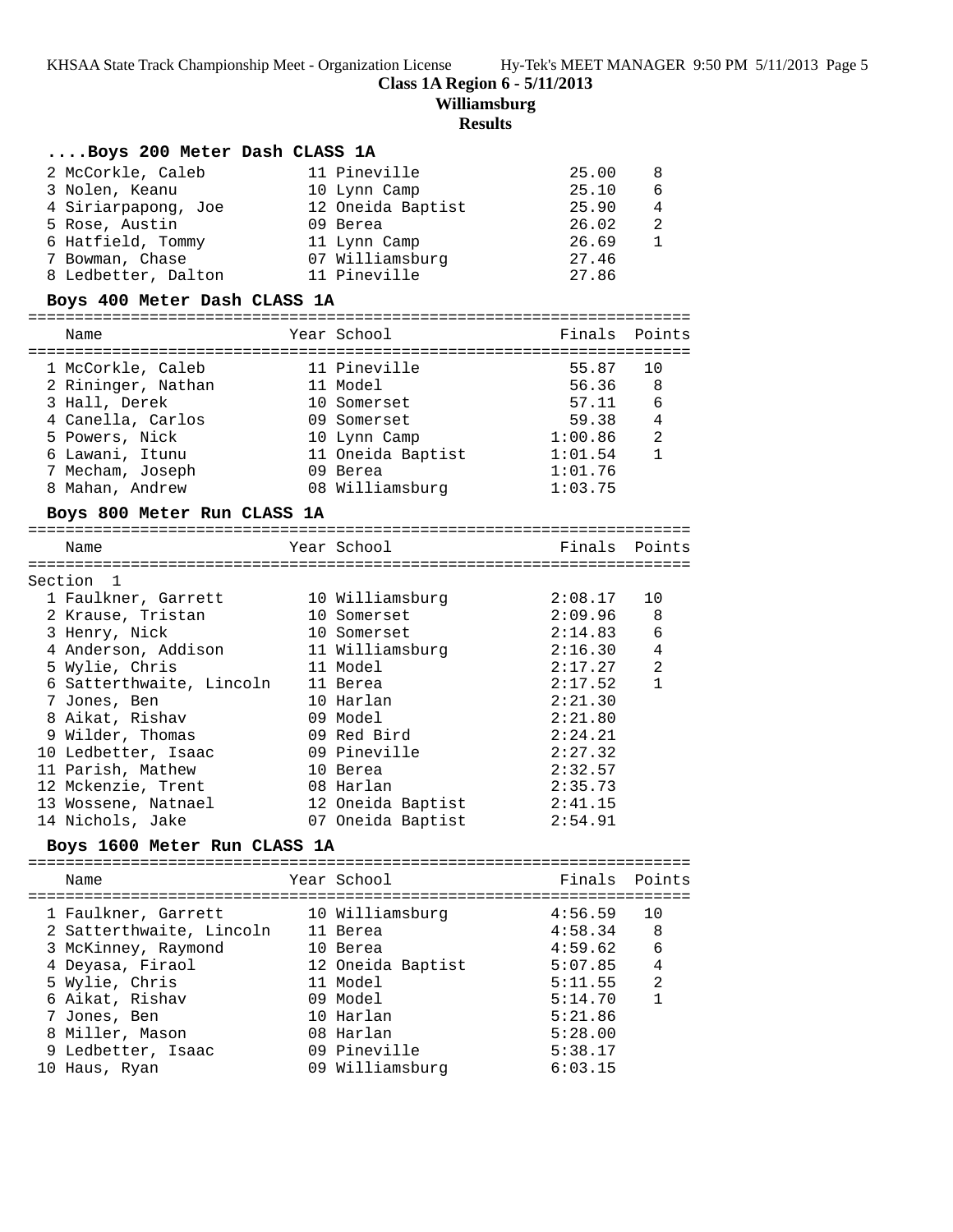**Class 1A Region 6 - 5/11/2013**

**Williamsburg**

## **Results**

| Boys 1600 Meter Run CLASS 1A<br>11 Nichols, Jake<br>12 Golden, James<br>Boys 3200 Meter Run CLASS 1A                                                                     | 07 Oneida Baptist<br>08 Pineville                                                                                     | 6:10.95<br>6:51.66                                                               |                                          |
|--------------------------------------------------------------------------------------------------------------------------------------------------------------------------|-----------------------------------------------------------------------------------------------------------------------|----------------------------------------------------------------------------------|------------------------------------------|
| Name                                                                                                                                                                     | Year School                                                                                                           | Finals                                                                           | Points                                   |
| 1 Faulkner, Garrett<br>2 McKinney, Raymond<br>3 Tedla, Matthew<br>4 Grant, Eric<br>5 Miller, Mason<br>6 Haus, Ryan<br>7 Golden, James<br>Boys 110 Meter Hurdles CLASS 1A | 10 Williamsburg<br>10 Berea<br>12 Oneida Baptist<br>09 Oneida Baptist<br>08 Harlan<br>09 Williamsburg<br>08 Pineville | 10:57.74<br>11:03.80<br>11:27.79<br>11:31.08<br>11:41.02<br>14:20.47<br>15:26.91 | 10<br>8<br>6<br>$\overline{4}$<br>2<br>1 |
| Name                                                                                                                                                                     | Year School                                                                                                           | Finals                                                                           | Points                                   |
| 1 Megargel, Tyler<br>2 McVey, Tanner<br>3 Hopkins, Gage<br>4 Baker, Johnathan                                                                                            | 12 Somerset<br>10 Model<br>12 Harlan<br>12 Somerset                                                                   | 17.74<br>19.27<br>19.51<br>19.66 4                                               | 10<br>8<br>- 6                           |
| Boys 300 Meter Hurdles CLASS 1A                                                                                                                                          |                                                                                                                       |                                                                                  |                                          |
| Name                                                                                                                                                                     | Year School                                                                                                           | Finals                                                                           | Points                                   |
| 1 Megargel, Tyler<br>2 McVey, Tanner<br>3 Shackleford, Dalton 09 Williamsburg<br>4 Hopkins, Gage<br>5 Patrick, Brentley<br>6 Baker, Johnathan                            | 12 Somerset<br>10 Model<br>12 Harlan<br>10 Williamsburg<br>12 Somerset                                                | 46.43<br>47.05<br>48.87<br>$49.42$ $4$<br>$51.85$ 2<br>53.74                     | 10<br>8<br>6<br>$\mathbf{1}$             |
| Boys 4x100 Meter Relay CLASS 1A                                                                                                                                          |                                                                                                                       |                                                                                  |                                          |
| School                                                                                                                                                                   |                                                                                                                       | Finals                                                                           | Points                                   |
| 1 Somerset<br>1) Chuevront, Cam 11                                                                                                                                       | 2) Hatcher, Castle 09                                                                                                 | 46.14                                                                            | 10                                       |
| 3) Megargel, Tyler 12<br>2 Lynn Camp<br>1) Hatfield, Tommy 11                                                                                                            | 4) Hill, Austin 11<br>2) Nolen, Keanu 10                                                                              | 48.79                                                                            | 8                                        |
| 3) Mills, Aaron 11<br>3 Williamsburg<br>1) Poore, Eric 10                                                                                                                | 4) Reynolds, Tyler 11<br>2) Bowman, Chase 07                                                                          | 50.75                                                                            | 6                                        |
| 3) Mahan, Andrew 08<br>4 Oneida Baptist<br>1) Darge, Miftah 12                                                                                                           | 2) Darge, Tahir 12                                                                                                    | 4) Shackleford, Dalton 09<br>51.81                                               | 4                                        |
| 3) Quarshie, Alexander 09<br>5 Berea<br>1) Carter, Jordan 09<br>3) Rose, Matt 11                                                                                         | 4) Wisdom, Jordan 10<br>2) Rose, Austin 09<br>4) Correa, Humberto 10                                                  | 54.28                                                                            | 2                                        |